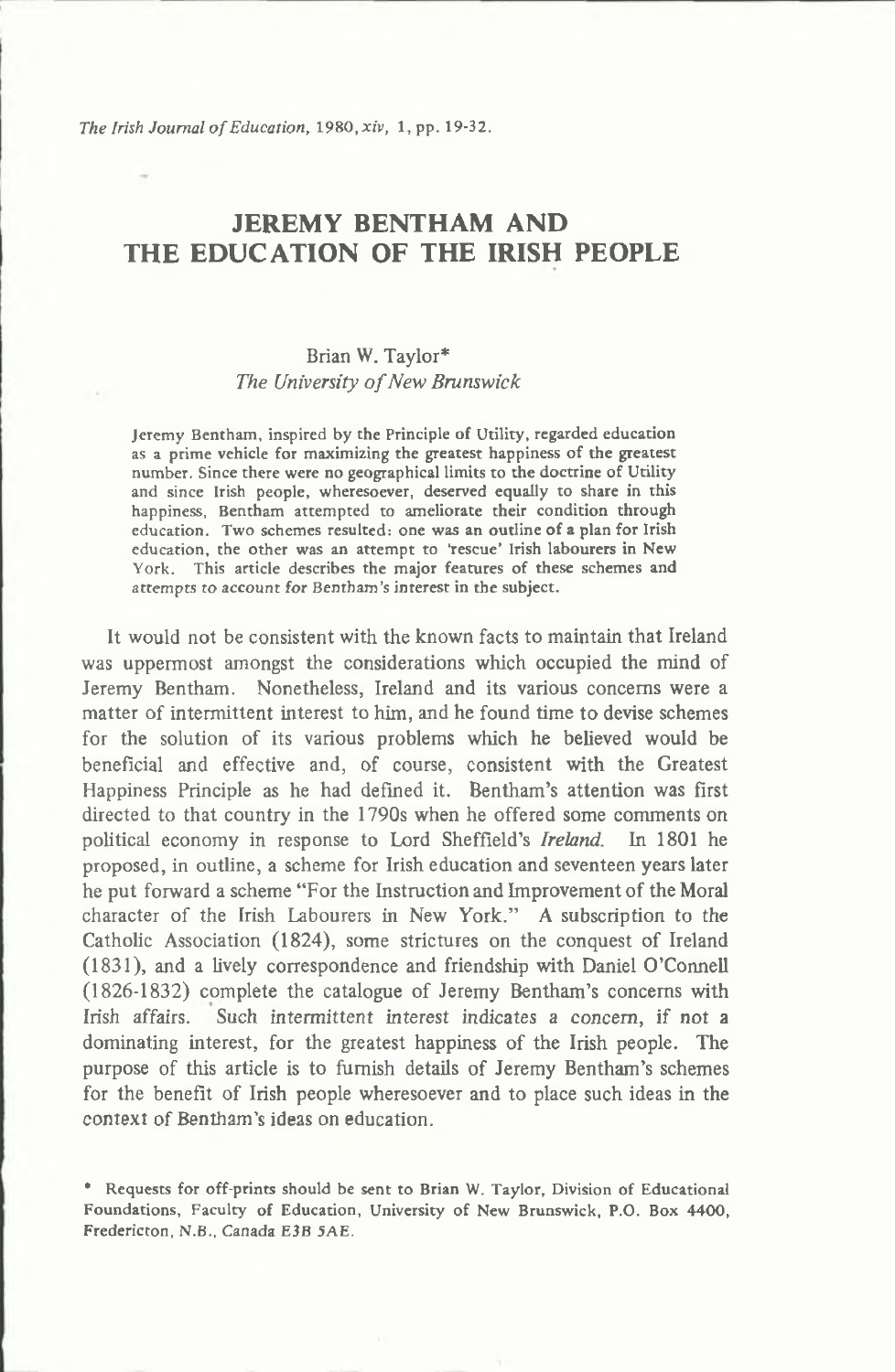# BENTHAM AND THE EDUCATION OF THE COMMON PEOPLE

Bentham's ideas on the education of the common people were based on an obvious social class bias which was reflected in his view of the condition of the poor For Bentham, as for other members of the middle **classes, the poor constituted a problem They also posed a threat The** problem was that there were far too many of them and they appeared to be on the increase Not only this, but they seemed to have a distressing tendency towards idleness, they drank too much, they were vicious, and **they indulged in criminal activities In short, they represented a severe** financial burden on the industrious members of the community In addition to this they appeared increasingly to absorb dangerous foreign notions of liberty, equality, and fraternity If such a tendency was not halted, the whole fabric of society would be turned upside down and property, that most sacred of all middle-class acquisitions, would be threatened The magnitude and the nature of the problems associated with the poor caused many of Bentham's contemporanes to despair of ever finding a solution to them The effect on Bentham was different the problems served to spur him to devise appropriate and effective solutions The pivotal point of these **solutions was education**

For Jeremy Bentham, education consisted of the art of showing men where their true happiness lay and of so forming their intelligence that they would know the order of nature on which their pleasures and pains depended Education would be practical m nature and would give the people mastery over their own environment so that they would control, in greater measure, their own lives Since education was to increase the happiness of the individual and since Bentham had committed himself to maximizing happiness in defining the Principle of Utility m the way that he did, it was axiomatic that all men ought to be educated What did not follow was that **all m en had to be given the same education Bentham 's proposals for education and his interest m the field were strongly linked to his desire to** provide a solution to contemporary problems such as poverty, crime, indolence, and political disaffection The educational programme which emerged was a comprehensive one Education was to make all men happy, it had, therefore, to involve a significant degree of government intervention It was to make the poor happy and, above all, content with their appointed lot whilst at the same time it would enable the middle classes to assume their proper place in the government of society Education was to become an arm of the state, and it was to be at all times both useful and practical The practical nature of Bentham's schemes is amply illustrated by the collateral uses he attached to his proposed houses of industry In addition to providing sustenance and shelter and work for the poor, they were to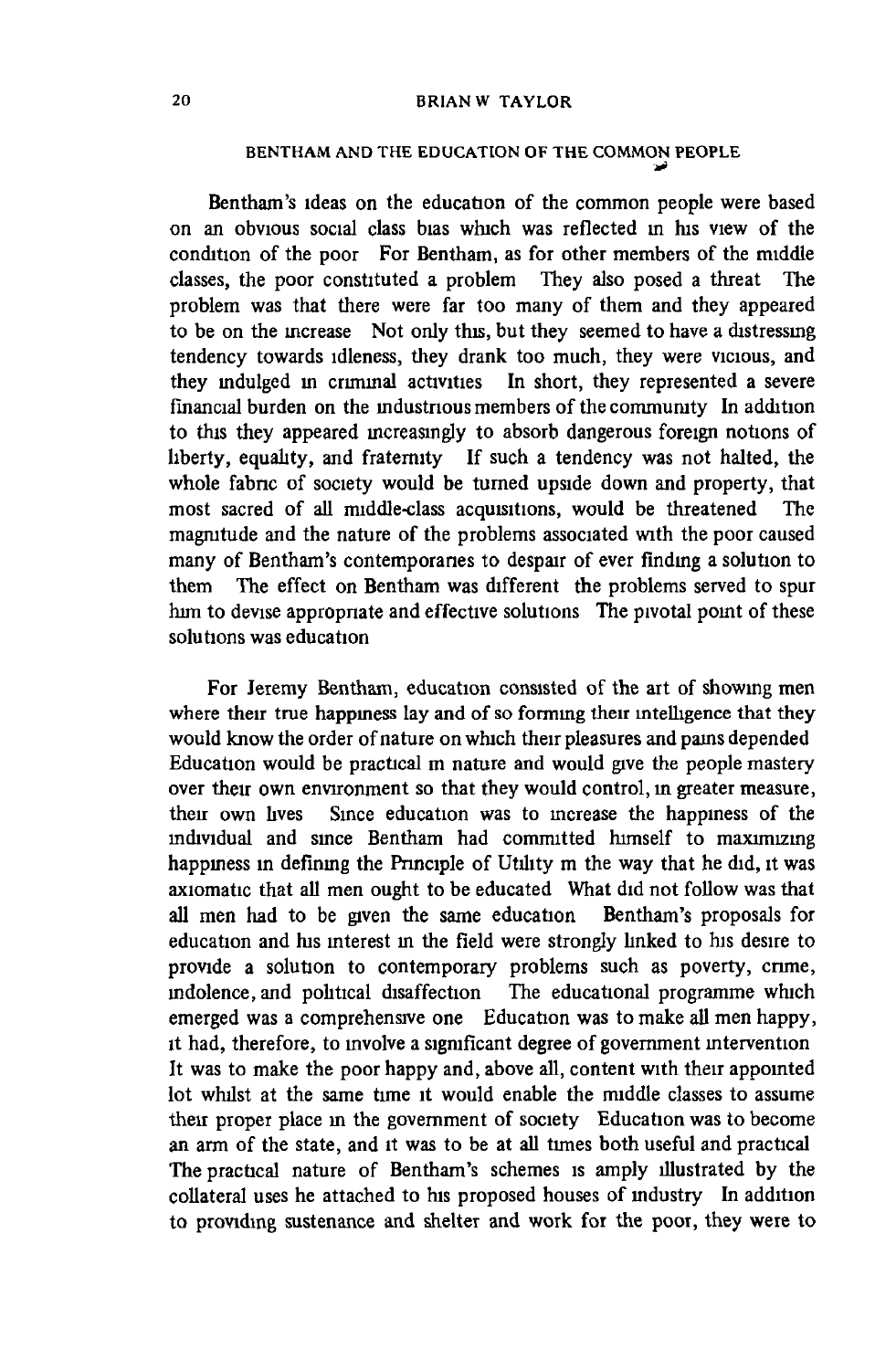furnish information about employment, to act as savings banks, and as a means of transmitting money from one place to another. In addition they would provide cheap accommodation for those in search of work, grant small loans, and serve as places of refuge for wives in distress. As well as being severely **practical, Bentham 's proposals for education had to satisfy three other criteria.** First, they had to promote the secure holding of property. Second, they had to be cheap. Third, they ought to promote the qualities of industry, thrift, continence, sobriety, and political reliability amongst the lower orders. Such a programme of education had necessarily to be institutional in nature, **for only if it was carried on in specially created institutions could it be controlled and contrary vitiating influences excluded.**

Bentham's attention to the education of the Irish is contained in two specific projects. The first, an outline scheme for Irish Education, is dated **about 1800. The second brief sally was undertaken in 1818 and was a** Proposal For the Instruction and Improvement of the Moral Character of the Irish Labourers in New York.

# AN OUTLINE SCHEME FOR IRISH EDUCATION

Bentham's main contribution to the education of Irish people was an outline scheme for Irish Education (2). This exists in manuscript form only. No doubt Bentham, in accordance with the way in which he customarily worked, intended to return to the scheme at some subsequent date, but did not do so. The manuscripts are not dated but it has been estimated that they were written about the year 1801; they, therefore, predate the scheme for the Irish in New York by about seventeen years.

In general terms, the proposed scheme was to benefit all sections of Irish society, though its major thrust was towards the middle class and it **had both educational and social ends in view. First, it was expected that** country gentlemen, who were to superintend and manage agricultural schools, would, as a result, 'learn to understand and love agriculture themselves' (4). Second, the establishment of a Royal Academy with funding for **experim ental work was proposed. Third, there was to be a veterinary school** established at Cork 'where the great cattle trade is.' The scheme had other objectives in mind also; in view of its authorship it would have been **remarkable if it had not. Such objectives were both practical and social in** their purpose. First, Bentham considered the effects of education on the **labouring classes whom he considered it essential to educate since they had as m uch right to happiness as anybody else. That they should be taught** to read was axiomatic; it would 'soften their manners by directing their attention from mischievous pursuits,' it would 'guard them against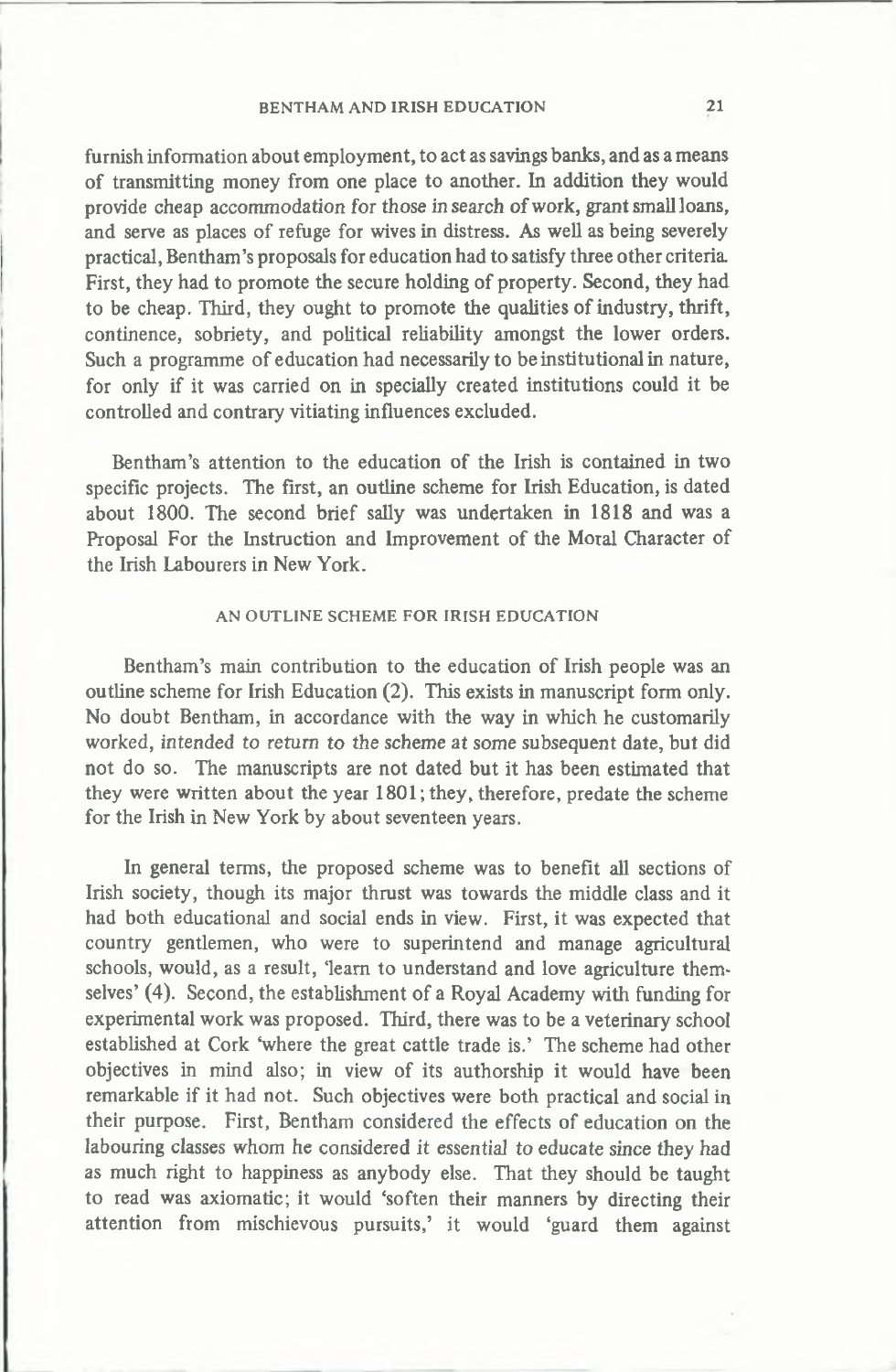mschievous error and imposition of every kind' and it would 'facilitate the intercourse of governments with them' (3) Second, Bentham addressed himself to the social benefits that would be expected to accrue from such education It would improve intelligence and good morals in the body of the people and it would encourage attendance at church (2) Indeed, the religious significance of education appears to have been at the forefront of Bentham's mind as he perceived it as a means of getting the Catholic clergy under the influence of the Crown, as a device for lessening the proselytizing activity of Catholic priests and attaching them and their people to the **governm ent, a necessary activity as other plans for their conversion appeared to be ineffective On the more mundane plane, Jeremy Bentham considered property and its security, a concern that was ever present in his** mind He encouraged the purchase of forfeited estates by other Irish Catholics since this, he felt, would divide the Catholic population against itself He also felt that a 'declaration' respecting the present rights of property and the unlawfulness of disturbing them could reasonable be extracted from those who attended school (2)

Just as the purpose of the scheme was to be beneficial to different segments of Irish society so was its content and method The usefulness of what was to be taught was the outstanding criterion for inclusion This **being so, the content prescribed displays a resemblance to that which** Bentham had earlier described in his *Plan for improved pauper management* **(1 7 9 7 ) and to which he was to return in** *Chrestomathia* **(1 8 1 8 ) and for** many of the same reasons Modern languages and not dead ones should be taught, particularly French since, 'we are most connected with that country, **the language is that which has the best things written m it, it is more the** language of liberty' After French 'the German ought to have the preferment (since), 1) it requires teaching more than any other after the French – the Italian, Spanish and Portuguese may be learnt without teaching, 2) it forms one of the main roots of our own language, 3) it has, after the French, the most useful things written in it' (2) Once again, and not surprisingly in view of the aforegoing, the classical languages were forbidden, on the basis of both utility and desirability since 'we have no ancient Greeks and Romans to talk to and we are not the worse for it' (2) **It was other reasons, however, which excited Bentham 's considerable** feelings on the subject of Latin and Greek, Romans and Greeks They were, he stated, bad moralists who loved war, they venerated bad political institu**tions, they taught vices which were now punished w ith the gallows, they were** too fond of obscurity, they taught inferior eloquence, natural philosophy, and natural history In short, Bentham concluded, 'while men are acquiring false words they are acquiring false ideas of things' (2) It was fashion and habit and tradition only which accounted for the superior position of Latin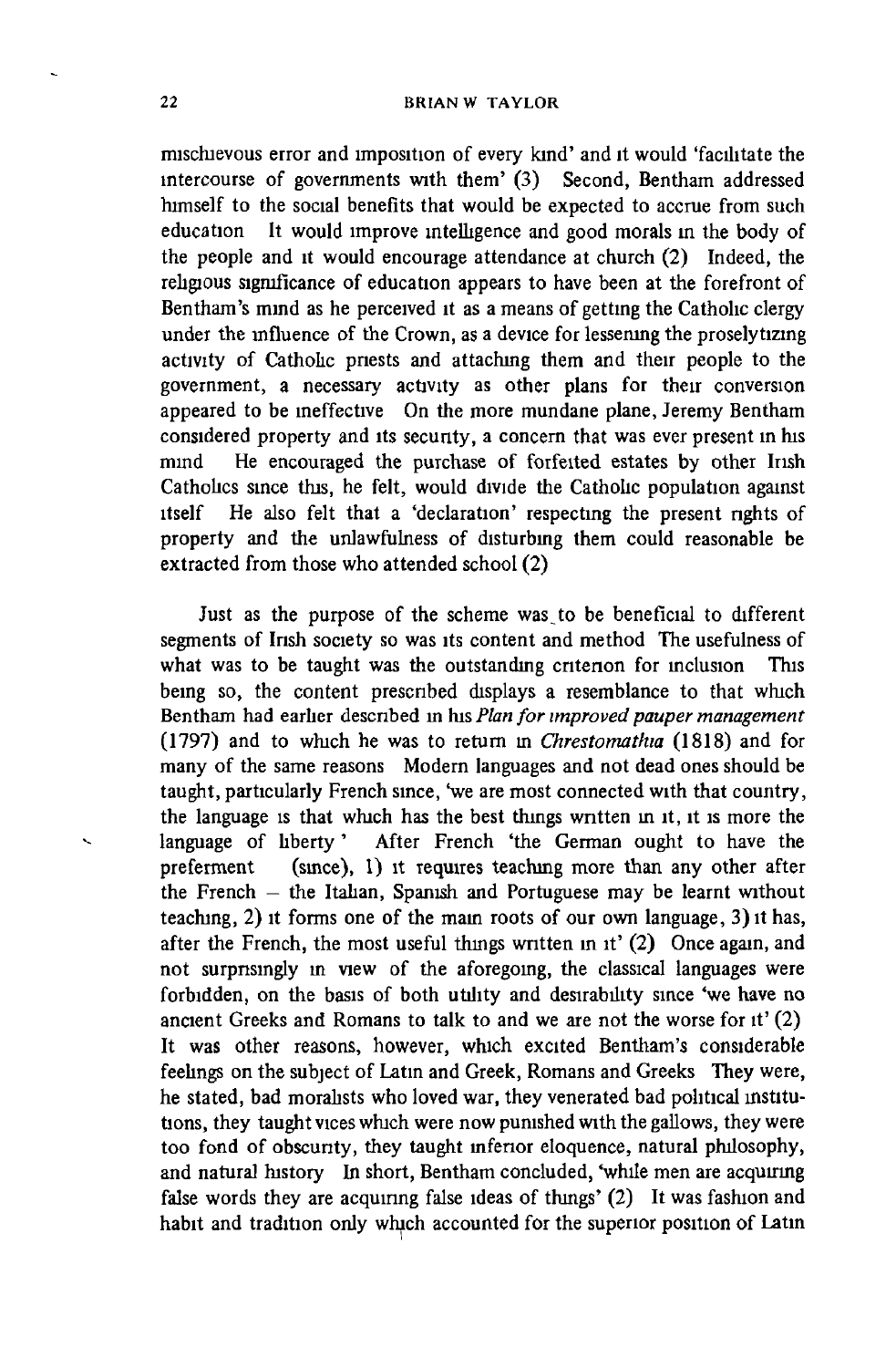# BENTHAM AND IRISH EDUCATION 23

and Greek and those were, for Bentham, unacceptable grounds for continuing any course of action.

**If Bentham objected strongly to the classical languages, he was equally** vehement on the subject of poetry. Poetry (with, perhaps, the exception of **dramatic poetry, since it told a story) was his ancient foe; in form ulating his felicific calculus\* he had early decided that 'pleasure for pleasure,** push-pin is as good as poetry.' Hardly an encouraging start. At one time, he conceded, it might have served some purpose; for example, in times when printing was unknown and few people could write, it might usefully **have served as a vehicle for disseminating history and the laws, but such times were now long past. In his opposition to Latin and Greek poetry he** was able to indulge his passion on two accounts at once, and did so:

No Latin and Greek poetry is either so agreeable or so useful as what may be met with in English poetry. No other English poetry is more **agreeable than dramatic poetry and novels: none so useful as good dramatic poetry and good novels. But neither dramatic poetry nor novels have any occasion to be taught (2).**

What, then, should be taught? Most surprisingly, there is no mention of physical education which Bentham was usually most keen to promote and **to w hich he devoted considerable attention (devising useful exercises) in** his other educational schemes. No doubt this omission is due to the outline nature of the Irish scheme and one which Bentham intended to remedy **when he returned to it at a later date. It was the natural and physical sciences in general and in their various branches w hich Bentham chose to** promote here for the reason that they always presented something new **to be discovered and they were obviously useful. The usefulness to the** learner of what was being taught was always at the forefront of Bentham's mind, as was the expense of teaching it since 'at the public expense men ought to be taught nothing but what is really useful – what is agreeable **they will in proportion as it is agreeable teach them selves' (2). Accordingly,** in a predominantly rural country such as Ireland, there should be agricultural **schools to enable the people to farm m ore** *efficiently.* **(Bentham suggested** that a prize be awarded annually to the one which produced the most interesting project in the year.) Medicine, too, should be taught since 'it will enable some/every man to be his own physician on some occasions.

\* The felicific calculus was a method invented by Bentham for calculating, on a quantitative basis, degrees of happiness to be rendered by alternative courses of action in order to allow the individual or body concerned to choose that one which would contribute to the greatest happiness of the greatest number of people who would be affected by it.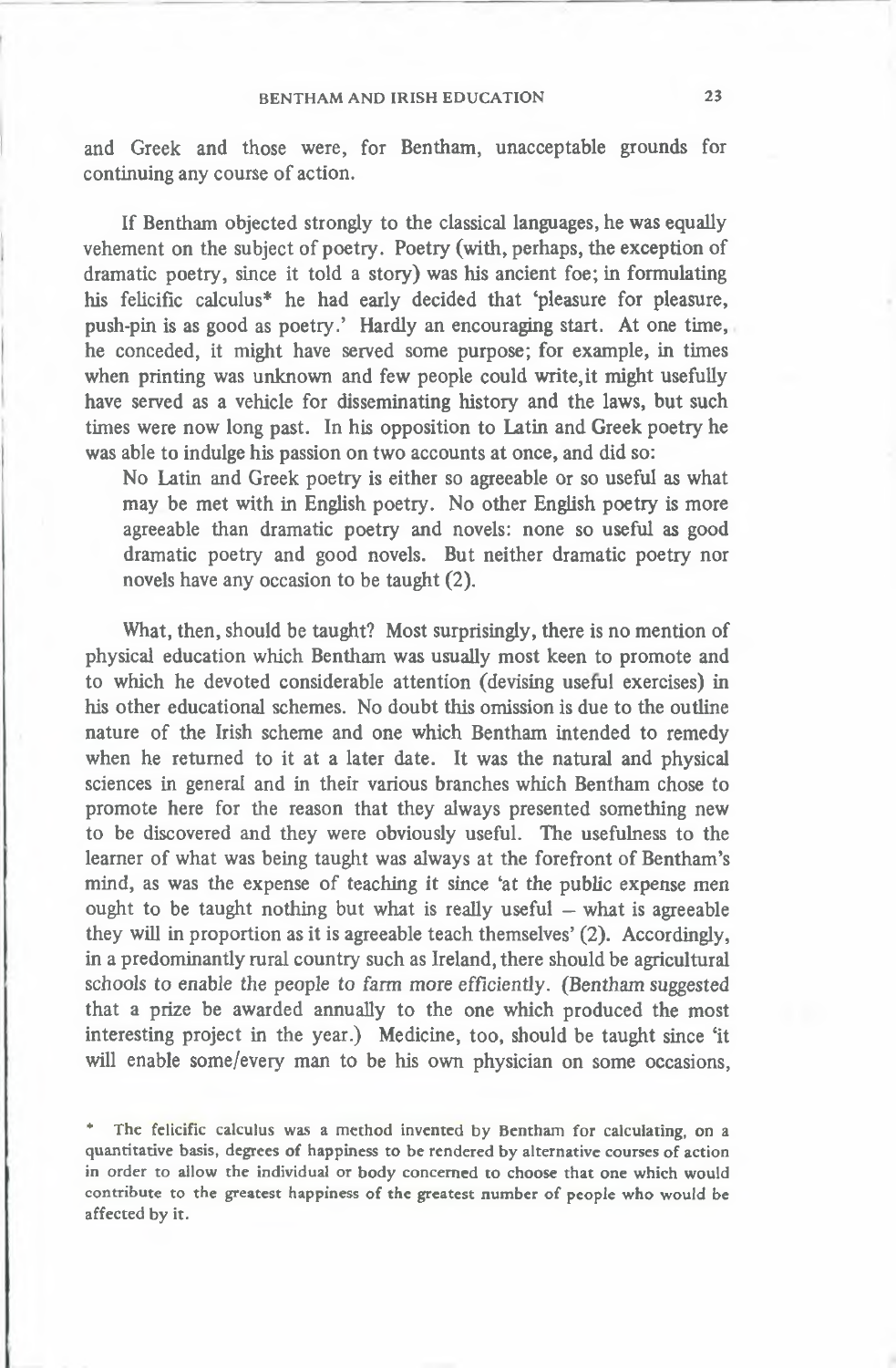some on most occasions,  $-$  to choose his own physician to advantage'  $(3)$ In addition, it would favour the advancement of medical science by promoting a greater awareness of it, after all, 'medicine is one of the few **arts or sciences in which anything considerable is gamed by the advance** ment of it ' Reading, it goes without saying, was to be taught to all classes since it would be useful to them all, and to all who dealt with them The whole process of instruction was to be aided by those instructional devices which readily appealed to Bentham, maps of systems, maps of the world, charts of inventors, parochial libraries, and a weekly newspaper which would give news of new laws and other items of public interest and for **public benefit Such a newspaper w ould be sent free to each parish and was** to be read out loud in church as 'a means of the government corresponding in an easy and familiar way with the body of the people and in particular of teaching them the virtues of submission and good order' (2) The **newspaper obviously was an idea w hich appealed to Bentham and one** which, once again, he proposed to include in his pauper management scheme Bentham first decided that it should contain Irish news, English news, French news, Other Foreign news and what he referred to as 'Didactic parts' in that order but, upon reflection thought better of it since if the home news were put last there would be more likelihood of people remaining in church to hear it The major objection which Bentham antici pated to his newspaper proposal was that it would be inappropriate to read **it in churches since it w ould divert attention from 'sacred things to profane'** Bentham's response was that there was no more danger of this than there would in any case be by 'the conversation they would inevitably fall into otherwise, and it might even be made much less by being sanctioned with religious sentiments by having a religious cast given it It might conclude with a prayer for grace to give it a pious and moral application' (3)

The organization and management principles on which the school should be run was not an area which Bentham, with his passion for order, system, and strict adherence to principles, would be likely to overlook In fact, he considered three areas inducements available to teachers, why people should attend the schools, and who would supply the funds As to the first, teachers would be required to take an oath to attend school regularly (Bentham placed a great deal of importance on oaths for a wide variety of purposes and they figured prominently as devices for securing the loyalty and duty of officers to be employed in the *Panopticon* and *Improved pauper management* schemes ) Perhaps more to the point was that they would be paid on the spot, failure to attend, therefore, meant that they would not be paid (2) and certainly Bentham believed that unless masters were obliged to attend whether or not they had any pupils to teach,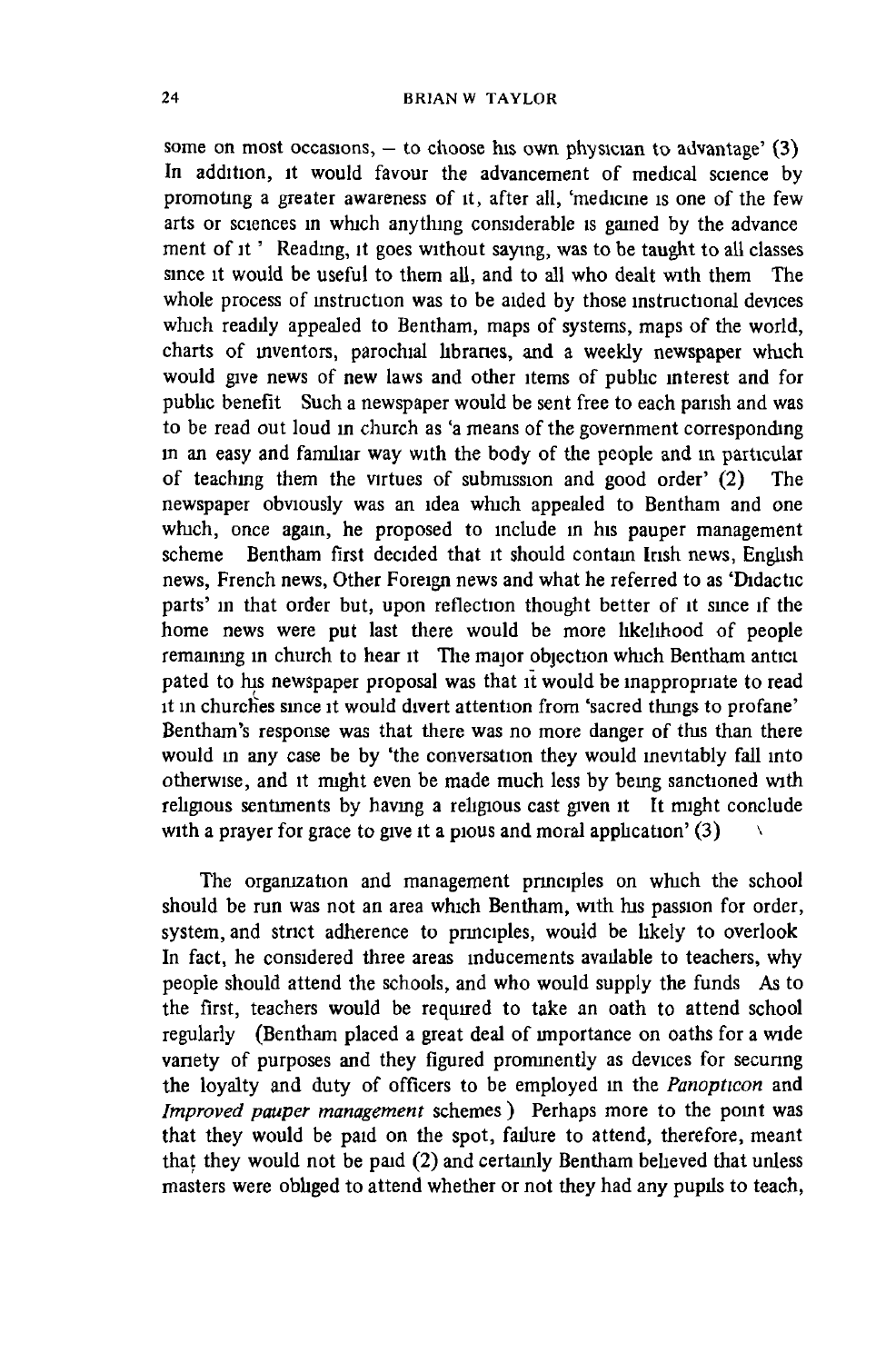## BENTHAM AND IRISH EDUCATION 25

then the example of bad management would frighten away prospective pupils (3). The enticements to the learners were somewhat different though no less attractive: those who learned to read would be given votes, those who attended the course of lectures satisfactorily and regularly would be given the title and rank of esquire, and on a more practical plane, they would be eligible on completion of their studies for what Bentham was pleased to refer to as 'diverse offices' (2). The funds to promote the project should be allocated 'in the common way from general taxes in the first instance reserving the economical measures that are to furnish the indemnification till afterwards'(2); this meant that the education would have to be provided **as cheaply as possible since it was being made available at the public expense.**

**Bentham 's scheme for Irish education was, and remained, an outline** only. That it was so reflects not Bentham's ability to go into detail (even the most cursory examination of *Panopticon*, *The plan for improved pauper management,* **or the** *Constitutional code* **is sufficient to dispel that illusion)** or his lack of interest in the subject. What it does illustrate is his method of working: he was constantly 'running from one good scheme to another.' He was so busy, so aware of the multiplicity of problems that had to be solved, and so committed to devising solutions to them which would be consistent with the Greatest Happiness Principle, so conscious of the fact that time was not without measure, that many schemes, which were drafted in outline with the intention of being completed later either by Bentham himself or by one of his amanuenses at his direction, remained in skeletal **form at his death in 1832.**

# A PROPOSAL FOR THE EDUCATION OF IRISH LABOURERS IN NEW YORK

Bentham's Proposal for the Instruction and Improvement of the Moral Character of the Irish Labourers in New York was addressed to DeWitt Clinton, Governor of the State of New York. The vast majority of the ten thousand labourers in question appear to have manifested the same moral defects which the English poor demonstrated: they were too **frequently drunk, were consequently quarrelsome, caused annoyance to the** rest of the community, and were vacant of mind (9, p. 500). What Bentham was proposing was that the ideas of an Irishman, Mr Thaddeus Connellan, which had already been put into effect elsewhere, should be employed in **this case. Most certainly Bentham was impressed by Connellan and the** effectiveness of his programme and person:

The number and respectability of the persons who, I am well informed, have in various parts of Great Britain and Ireland, been witnesses to his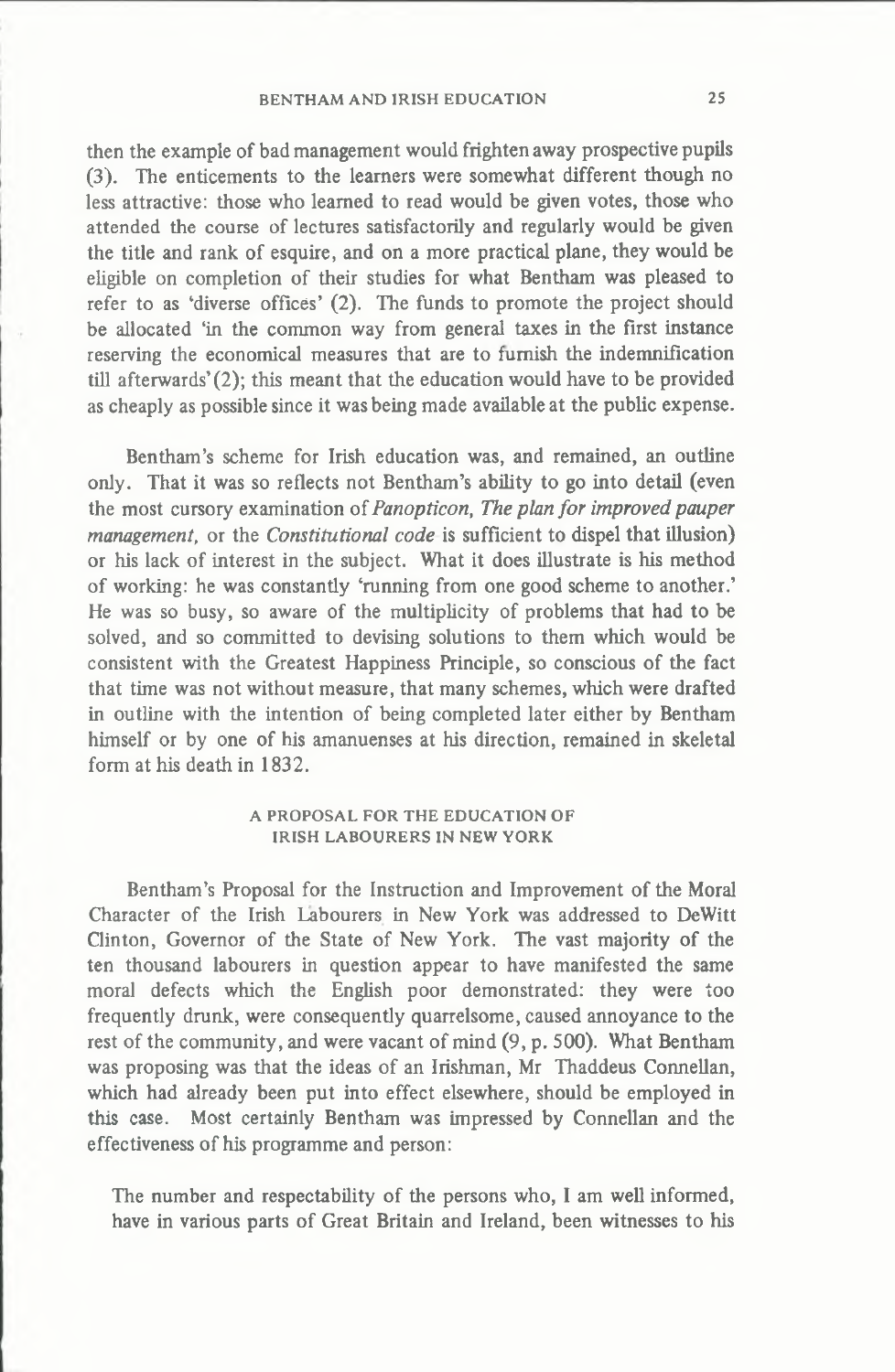conduct during these operations, is such, as, coupled with the promptitude, frankness and consistency displayed in the course of his answers to the questions which, at different times, I have put to him, have sufficiently cleared my mind of those suspicions which the extra ordinariness of the facts could not but have excited to the prejudice of the sincerity or the correctness of his statements (9, p 501)

Certainly his own personal accomplishments were acceptable, as the following **indicates**

not only was the handwriting (of Connellan) good, but the language unexceptionally proper and correct, (and) the state of mind evidenced by it highly meritorious (9, p 501)

For the content of the course of instruction, designed to effect, as Bentham would have put it, 'the special ends in view', we must refer to the course and Plan of Instruction Perhaps the most obvious and outstanding feature is that Bentham (via Connellan) was suggesting that the New York labourers **be taught to read in the Irish language, since**

Those who are taught thus to read, are many, if not most of them, taught to write A higher stage of instruction, to which not so large a number have been admitted, is that by which they learn to read and **write English (9, p 510)** 

The mainstay of the scheme was one that ever commended itself to Bentham the use of a monitor After all, it was cheap Bentham's appreciation was couched in the following terms with reference to Connellan

He began with teaching at one and the same time, a set as numerous as he would collect at one and the same place, but to this course none were admitted as disciples, but upon condition of their serving, each of them, if required, m the capacity of a teacher, to another such set, administering, in the same mode, the instruction he had received (9, p 502)

As for time, it was flexible two or three hours in a day had sufficed in England, abroad, it seems a somewhat greater time was needed In terms of length of time 'from two to three months at the outside' should suffice (9, p 502)

The actual teaching method employed by Connellan was one that was ever to commend itself to Bentham on a variety of accounts it was systematic, it was universally applicable and above all, it was cheap In other words, it was the monitorial method not only m the sense that monitors

 $\epsilon$ 

1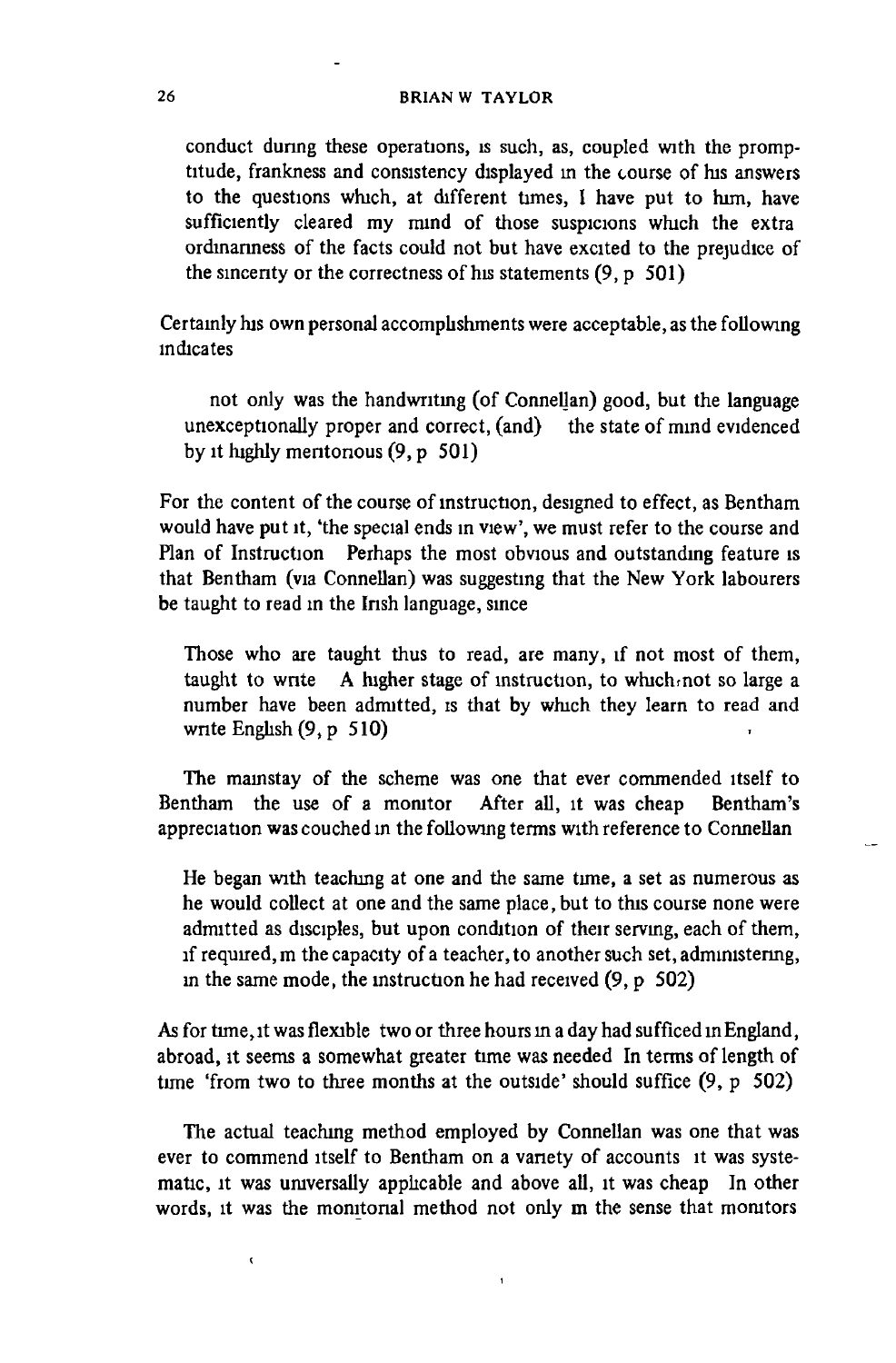would teach the other children in the same school but also, whilst this was **going forward, the master w ould be o ff to**

some other village about twenty miles distant from the first; leaving the villages in the interval to be taught by his disciples  $(9, p. 502)$ .

The source of the teaching material itself was, at first, expected to be less acceptable to Bentham, that is, the Bible. We are assured, however, **that no one sect was expected to profit from this, since**

... he avoids all topics characteristic of different sects. For this cause, his life and those of his disciples have been repeatedly put in danger, by persons set on by Catholic priests  $(9, p, 502)$ .

As for the implementation of Connellan's mode of instruction for the Irish labourers in New York, Bentham's suggestions were that, first, two or three of Connellan's disciples should have their fares paid to New York (the fare money was not, however, to pass through their hands for obvious reasons); second, on their arrival in New York they should be guaranteed the minimum labourer's rate of pay and should teach in their spare time; **third, they should be returned to Ireland after an agreed and stated time** with, if they merited it, some extra reward (9). The other instructors, Bentham suggested, should be rewarded with grants of land made on more **than usually favourable terms.**

Such grants confined of course to such, if any so circum stanced as to be found capable of occupying the lands in person to their advantage, for as to grants made with no other expectation than that of the lands being sold, half of this sort would manifestly be but so much waste  $(9, p. 503)$ .

**It was Bentham 's sanguine expectation that just as, in the past, 'in the** midst of their poverty, the Irish of the labouring classes' (9, p. 503) had **given up gambling and card-playing when they learned to read so, now , they** would cease being drunk. There was one final point which Bentham naturally considered: how was the scheme to be financed? The method to be employed was such that costs would be kept to a minimum, but some costs there inevitably would be. Two possible sources were suggested by Bentham: a public fund or private endowment but he confessed his own inability, as a stranger, to pronounce definitely in favour of the one or the other. **The person to receive and supply the money would, I suppose, be** some citizen of New York, whose station, whether or not in office, happens to be in this country' (9, p. 503). Surely a curious consideration when the action would take place in New York. Equally strange, when one considers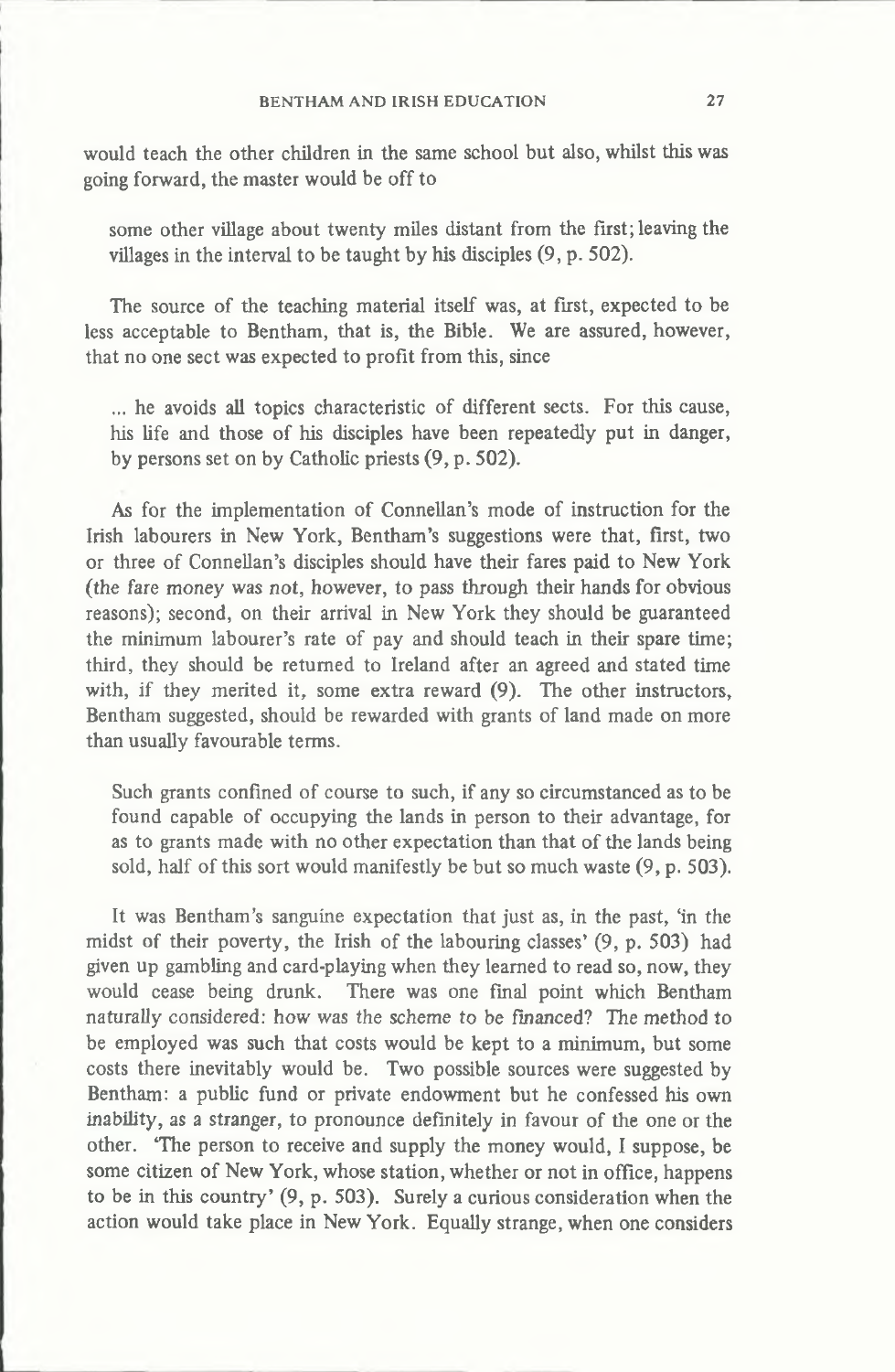the important role envisaged by Bentham for himself in the *Panopticon* and *Improved pauper management* schemes was his denial of any such involvement here Such then were the proposals dispatched in duplicate no less, 'against accidents', to the Honourable DeWitt Clinton, Governor of the State of New York on the 29th September, 1818

# THE BASIS OF BENTHAM S INTEREST IN IRISH EDUCATION

Of interest to historians of education is what motivated Bentham to interest himself in Irish education Undoubtedly, one of the foremost reasons was that without education, in the way that Bentham conceived that term, the Irish people were not as happy as they could, and should, **be To educate them would be to make them realise where their true** happiness lay, it would also enable them to exercise a greater measure of control over their own environment To educate the Irish would be to maximize their happiness and would thus be wholely consistent with the Principle of Utility, that mainspring of all that Bentham thought, said, wrote, and did Reference has already been made to Jeremy Bentham's *Constitutional code*, together with the *Panopticon and Improved pauper management* schemes, the point of the reference was to indicate the detail in which all their various aspects were worked out Nothing was left to chance, for that would have been to contravene the Principle of Utility This brings to the fore another of Bentham's passions which surely played some part in turning his attention to the subject of Irish education, his **passion for order and system Certainly, there were, as there had been** for centuries, a variety of schools m Ireland the Charter schools, the **parish schools, the free grammar schools, the 'royal' schools, the chanty** schools, and more recently the celebrated hedge schools had over a period of time and for a variety of purposes played their various parts in the continuing Irish respect and desire for education But there was no order in all of this, and this offended Bentham's passion for systematic solutions to all the world's problems What Bentham was, in fact, attempting to do with his Irish scheme and his plan for Irish labourers was to introduce order **and system to an area in which it was notably lacking**

Jeremy Bentham was a life long resident of the borough of Westminster, his house at 2 Queen's Square Place was but a short distance from the Palace of Westminster, the focal point of most political activity in an age when such activity rose to unparalleled heights In this, I believe, lies the key to **Bentham 's unexpected interest m Insh education, it was 'political' insofar** as that was compatible with the Principle of Utility This is a complicated and somewhat speculative pomt which requires some clarification By the year 1800, Bentham's relations with his sovereign had reached an all time low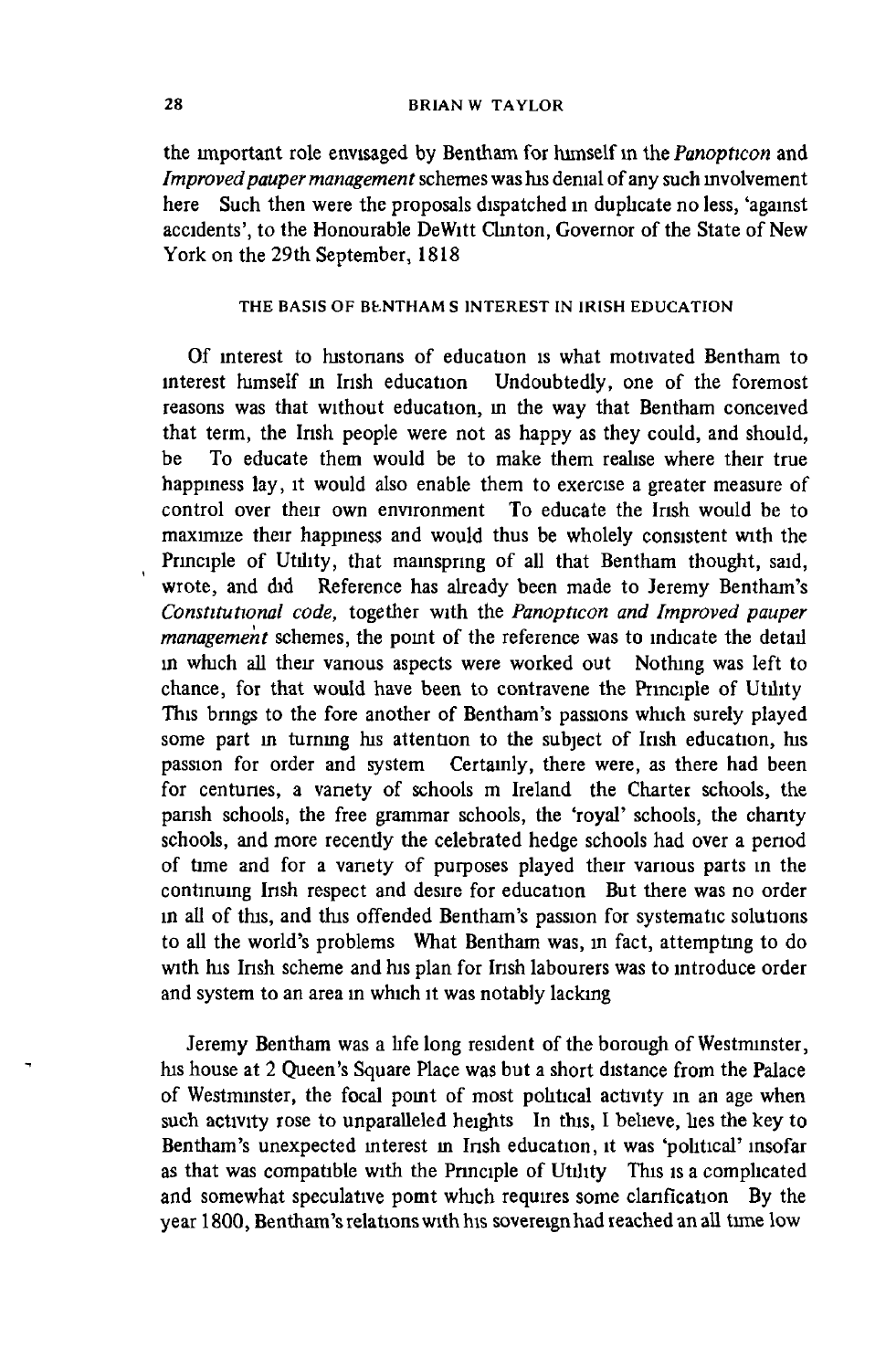This situation was due to the lack of progress with the Panopticon scheme\* which Bentham blamed on the personal intervention of the King, George III, and which produced a *History of the war between George III and Jeremy* Bentham by one of the participants (which I think we may reasonably assume was not written by the King). Bentham was, therefore, not at all **well-disposed towards King George III. But what were the alternatives?** Certainly the decade of the 1790s had not been an encouraging one for those committed to the maintenance of the existing social order, and amongst these must be numbered Jeremy Bentham, King George III notwithstanding. The French Revolution had taken place in 1789; not a good omen for those committed to the maintenance of law and order. There had been minor insurrections in the British navy and army and indications of major discontent on the increasingly important industrial scene at home. The middle class, which to Bentham appeared to be the most important section of the community (after all, they had prospered, had worked hard, **had invested, had fostered scientific investigation, had provided all the** political, social, and commercial expertise necessary to promote the industrial revolution) was in danger. Its most sacred precept, that of the sanctity of property, which alone distinguished it from competitors from above and below, was in peril. The position of the middle class, therefore, was a particularly perilous one but nowhere was that dilemma more apparent than in Ireland. In Ireland also, there was an added and divisive element, religion. It, together with the attractive aims of liberty, fraternity, and equality, **which w afted enticingly across the channel from France, had begun to** entice the small, but powerful, Irish middle class. Such disaffection from the predestined course of events was enough to cause apoplexy in English **middle-class intellectual circles.**

Now, it is not suggested that Bentham was entirely representative of **English middle-class thought, but in one respect perhaps he was. For him ,** the middle class had a peculiar and increasingly important role to play in the public affairs of the country. It had to defend and advance its own interests and rights and it had to unite in defense of property. Unfortunately the Irish middle class did not fit into this mould: it flirted with dangerous ideas and it had already demonstrated its willingness to co-operate with foreign revolutionaries. The judicious application of the right kind of education, administered under the right conditions, in the right circum stances, by the right people, would not fail to bring them to **their senses. It was for these reasons, and for them alone, that Bentham** supported the status quo. That the English political establishment

\* This was Bentham's scheme for improved prisons based on the principle of universal inspection at all times.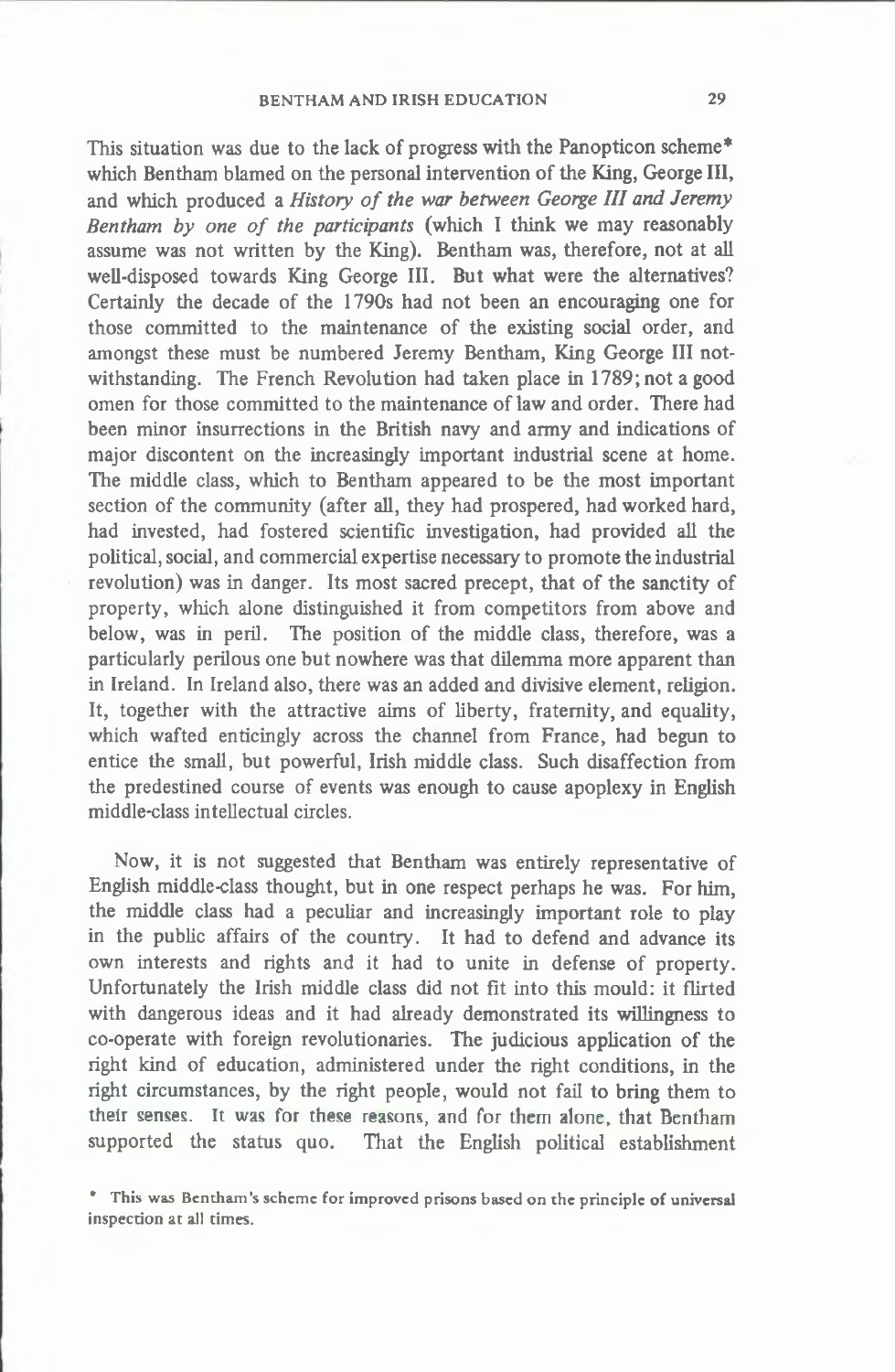**happened, at the same time to have similar ideas, is largely coincidental**

 $\mathbf{r}$ 

Lest it be thought that Bentham's opposition to the seeming political disaffection of the Irish middle classes was due to religious considerations, perhaps we should refer to Bentham's views on that subject and particularly to what he had to say on the subject in the Irish education scheme One **thing that should be made clear is that Bentham was not prejudiced against** the cause of Catholic emancipation, neither was he prejudiced against **Ireland His warm friendship with Daniel O'Connell, his concern for the** well being of the Irish labourers in New York, his obvious support of Irish aspirations (cf 10, pp 64-66), his support for Catholic emancipation **coupled with the pious prayer that**

his oppressed brethren of the Catholic persuasion will neither retaliate persecution by persecution, nor attempt redress by insurrection, but unite with the liberal among Protestants for the attainment of security **for all, against depredation and oppression in every shape, by the only** practicable means - Parliamentary Reform, in the radical and solely **efficient m ode (9, p 5 44),**

**are sufficient evidence to allay such fears What Bentham did have to say** on Church affairs in the Irish scheme is wholly consistent with his sentiments expressed on the same subject at other times \* Bentham was critical of established religion and most certainly he was critical of the English bishops, but he was quick to realize the social value to which institutionalized **religion could be put A major reason, therefore, for Bentham 's plan for** Irish education was to reclaim the allegiance of the Irish middle classes who had been alienated because of British government policy (particularly with respect to education) and who had, especially in the last decades of **the eighteenth century, demonstrated their support for liberty m the** United States of America and France and at home in Ireland

**One final point ought to be considered What benefit did Bentham** personally expect to derive from the implementation of the plans discussed in this paper<sup>?</sup> The answer is none at all A visitor who had the rarely accorded honour of staying with Jeremy Bentham about a year before his death in 1832,<sup>†</sup> speaking of his host's physical appearance, reported that 'the whole is the face of a man of great mental power in which the dommant

\* For further information on this see 1 and 8

**i**

t See Three Weeks at Benthams (7) The writer was probably George Wheately of Whitehaven, though the manuscripts are not signed or dated but are believed to have been compiled for publication in the *Westminster Review*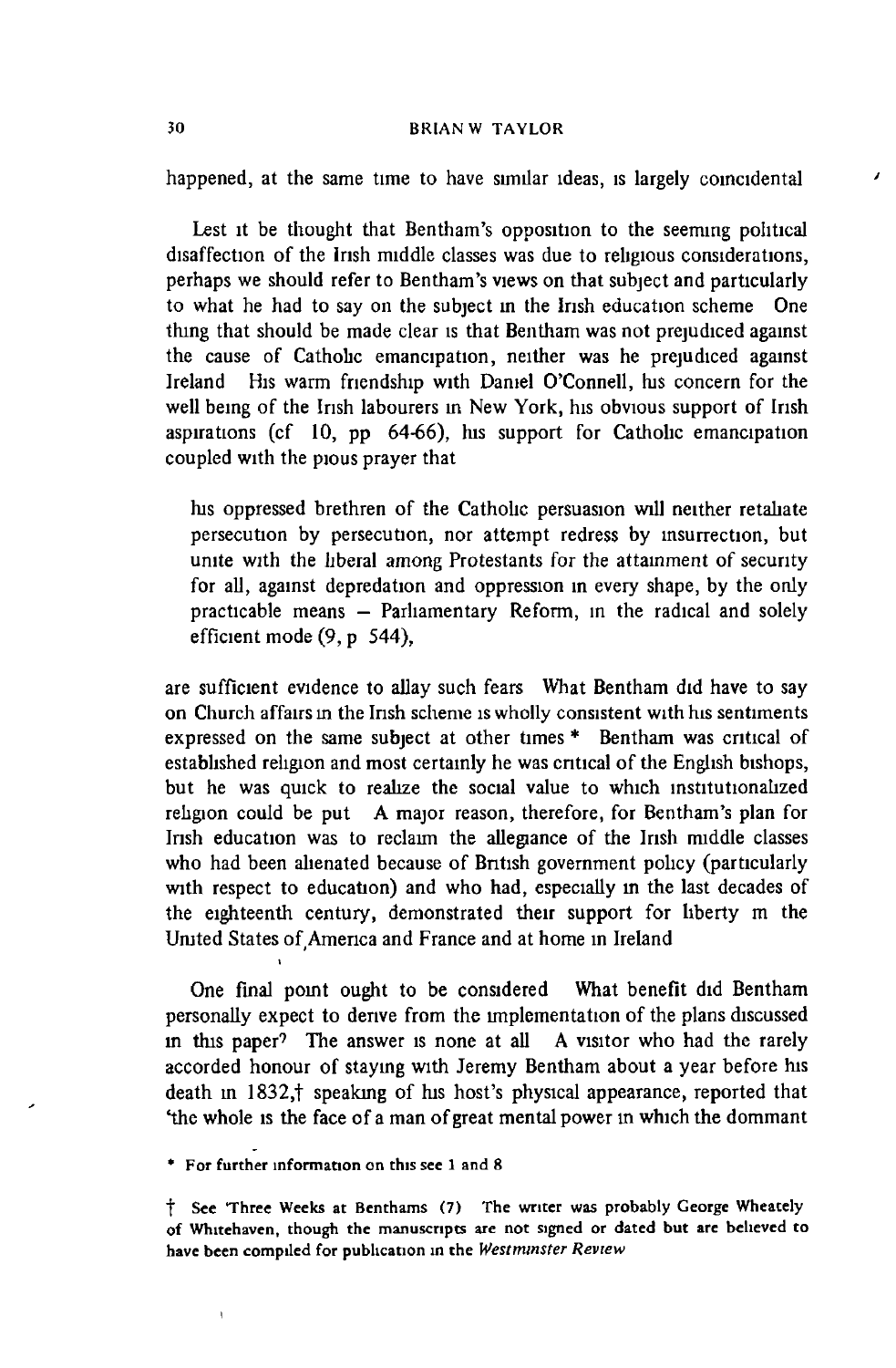# BENTHAM AND IRISH EDUCATION 31

tract is benevolence.' Bentham was an instinctively benevolent man who **always acted, naturally and consistently, for what he perceived to be the** well-being of his fellow human beings. It is true that his great schemes for penal and pauper reform contain elements of what may appear to be austerity and rigidity in their proposed treatment of convicts and paupers **(I believe they appear less so if one turns to consider the alternatives** available) but in no respect were such schemes inhumane in their proposed way of dealing with such people. In those schemes Bentham did perceive **an im portant role for him self, but he did so n ot because he lusted for** power and fame but because he knew that he would act in an instinctively benign way. So long as Bentham himself was involved there would be no corruption. In both the Proposal for the Instruction and Improvement of the Moral Character of the Irish Labourers in New York and in the Plan for Irish Education, Bentham specifically excluded himself from any personal involvement in their operation. In the case of the former scheme, he **wrote 'that for any such purpose (receiving and disbursing the funds) the** person to whose lot it has fallen to be giving you this trouble, is altogether out of the question, is sufficiently evident' (9, p. 503). And in the latter case

My race is run: I have at length reached the goal: but am too much fatigued to cross the sea for the purpose of running a similar one in **another country ... I have nothing to solicit (6).**

Such, then, were Jeremy Bentham's contributions to the education of Irish people. It was obviously a matter which did not dominate his thoughts, but then, apart from considering how the Principle of Utility ought to be consistently applied, no one matter ever dominated his attention entirely or for long. His interest in the subject does, however, indicate his concern for Ireland and the welfare of her people, particularly when to it are added his other writings on Ireland and his total lack of prejudice  $-$  a quality unfortunately not too common amongst many of his contemporaries. What his interest also indicates is his awareness of the social problems attendant upon large-scale migration, his comprehensive concept of education which goes far beyond mere schooling, and above all his willingness and his ability to devise practical solutions for social problems which **others were content to ignore. He was indeed an essentially practical man.** This quality is demonstrated many times over in his work and certainly **it impressed his contem poraries if John Stuart Mill is to be believed; he** wrote of Bentham that

His was an essentially practical mind. It was by practical abuses that his mind was first turned to speculation (11, p. 31).